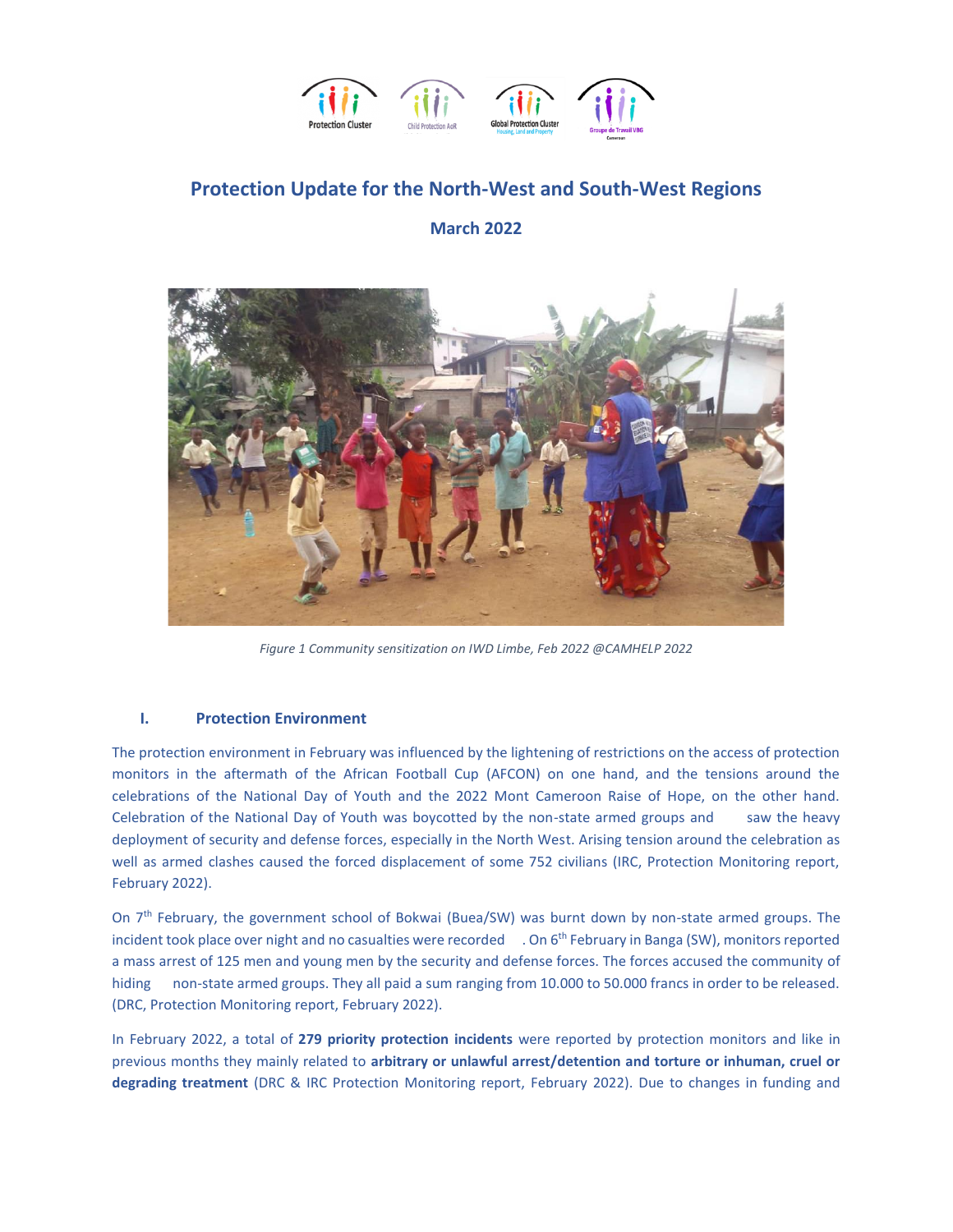

partnerships, protection actors carrying the protection monitoring activities are revising the allocation of geographical coverage and thus some geographical areas may not be covered in this report.

In addition, **GBVIMS recorded 832 GBV incidents** in the month of February, mainly emotional abuse and physical violence. The roll out of the GBVIMS in the NWSW regions brought an increase in the number of cases reported by the partners. The GBV AoR has however put in place the necessary capacity-building and monitoring mechanisms to ensure constant quality of the data reported by GBV organizations, and alignment with the GBV case classification. That also explains the 50% decrease compared to figures collected in the past three reporting periods.

#### **II. Protection Incidents**

In February 2022, protection incidents recorded through protection monitoring activities amounted to *279* mainly arbitrary arrests or unlawful detentions (58%); torture or inhuman treatment (20%); destruction of real property (6%); physical assault or abuse (6%); eviction (5%) (Source: DRC & IRC, February 2022). Protection monitors also recorded the **killing of 7 civilians** (6 men and 1 woman) during the reporting period.

The high number of arbitrary arrests or unlawful detentions in February continued to be linked with the organization of the African Football Cup (AFCON) that led to a massive crackdown by the security forces on the non-state armed groups and their (perceived)



supporters. Yet protection cluster advocates for an increase of capacity and presence in order to conduct meaningful detention monitoring.

The perpetrators vary depending on the type of violation. If overall 50 to 75% of the incidents were perpetrated by security and defense forces this month, it is mainly due to the high number of arbitrary arrests and unlawful detentions. Incidents of physical abuse on the other hand are rather attributed to the non-state armed groups during attacks on communities and civilians.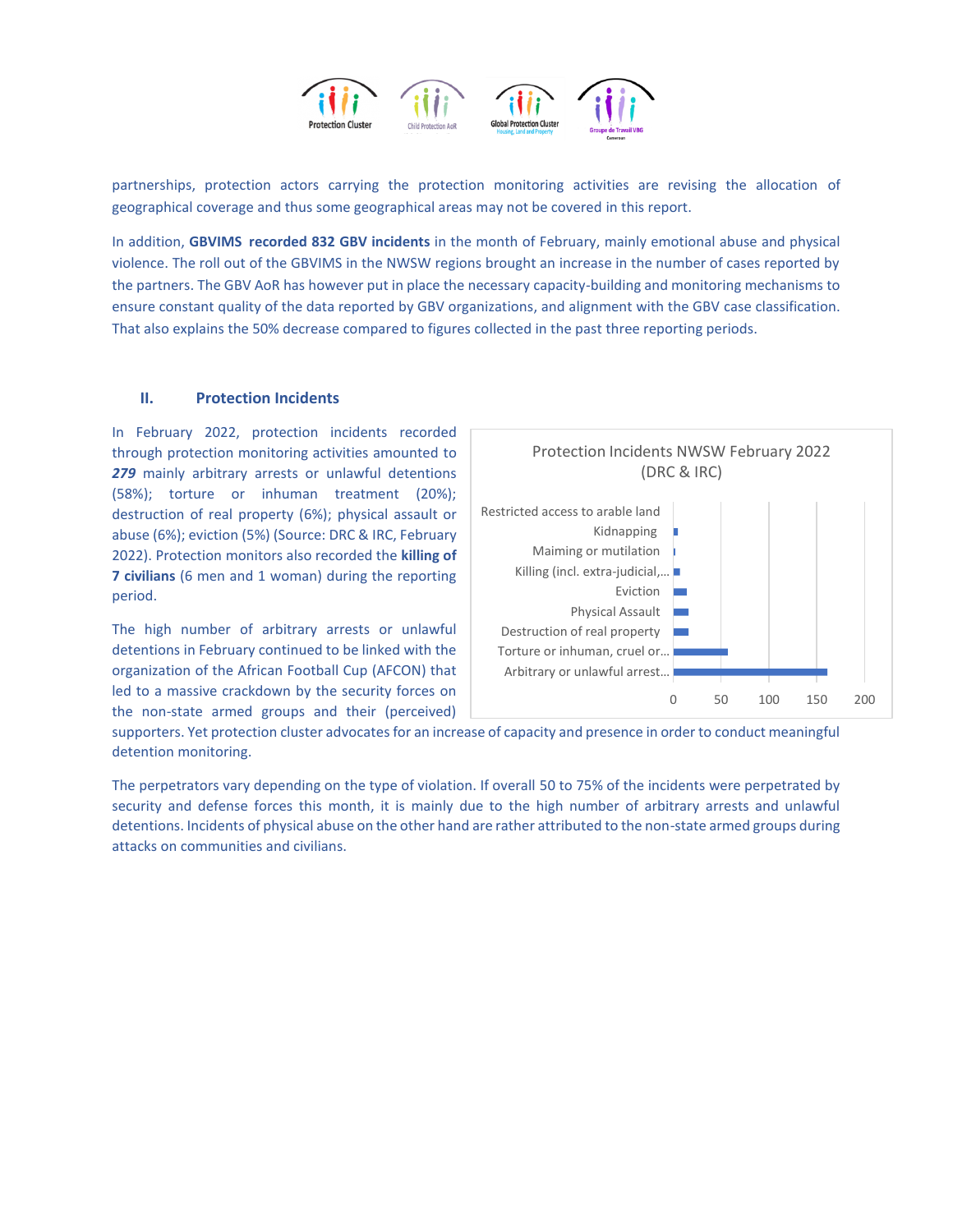

In terms of sex, men and young men are again the main victims of the incidents recorded in February as they are the primary targets of arbitrary or unlawful arrest and/or detention either due to lack of civil documentation or based on the suspicion to support non-state armed groups.

*Gender-Based Violence (GBV) actors reported a total of 832 GBV-related incidents.* 45% of these cases were recorded in Mezam Division, 19% in Ngo-Kentunjia and 12% in Momo, all locations being in the North West region. In February, GBV partners recorded only 90 incidents in the South West mainly in Fako, Manyu and Kupe-Manenguba.

Vast majority of survivors are IDPs (45%) followed by the host community (44%), returnees (10%) and



refugees (1%). Survivors were mostly female (81%) but partners recorded 19% of incidents that have affected men survivors, especially emotional abuse and physical violence. 5% of the survivors live with disability and 37% are children (including 5% of unaccompanied and separated children). The most recurrent forms of GBV recorded in February were emotional abuse (30%); physical violence (21%); denial of resources, services and opportunities (19%); sexual assault (12%); rape (12%) and forced marriages (5%).

This month, around 72% of IDPs in NWSW divisions of Nkwen and Mankon (NW), Bomaka and Bueka (SW), have reported HLP rights violations including the lack of access to adequate housing and the risk of forced eviction due to insecure land tenure. Lack of access to arable land has also been reported by 80% of IDPs within urban areas of Bamenda 1 and 3 in the NW, and Nkwen and Mankon in the SW. This situation has led to the interruption of IDPs agricultural activities, their inability to pay rental fees for farmland and food insecurity (Source NRC, March 2022).